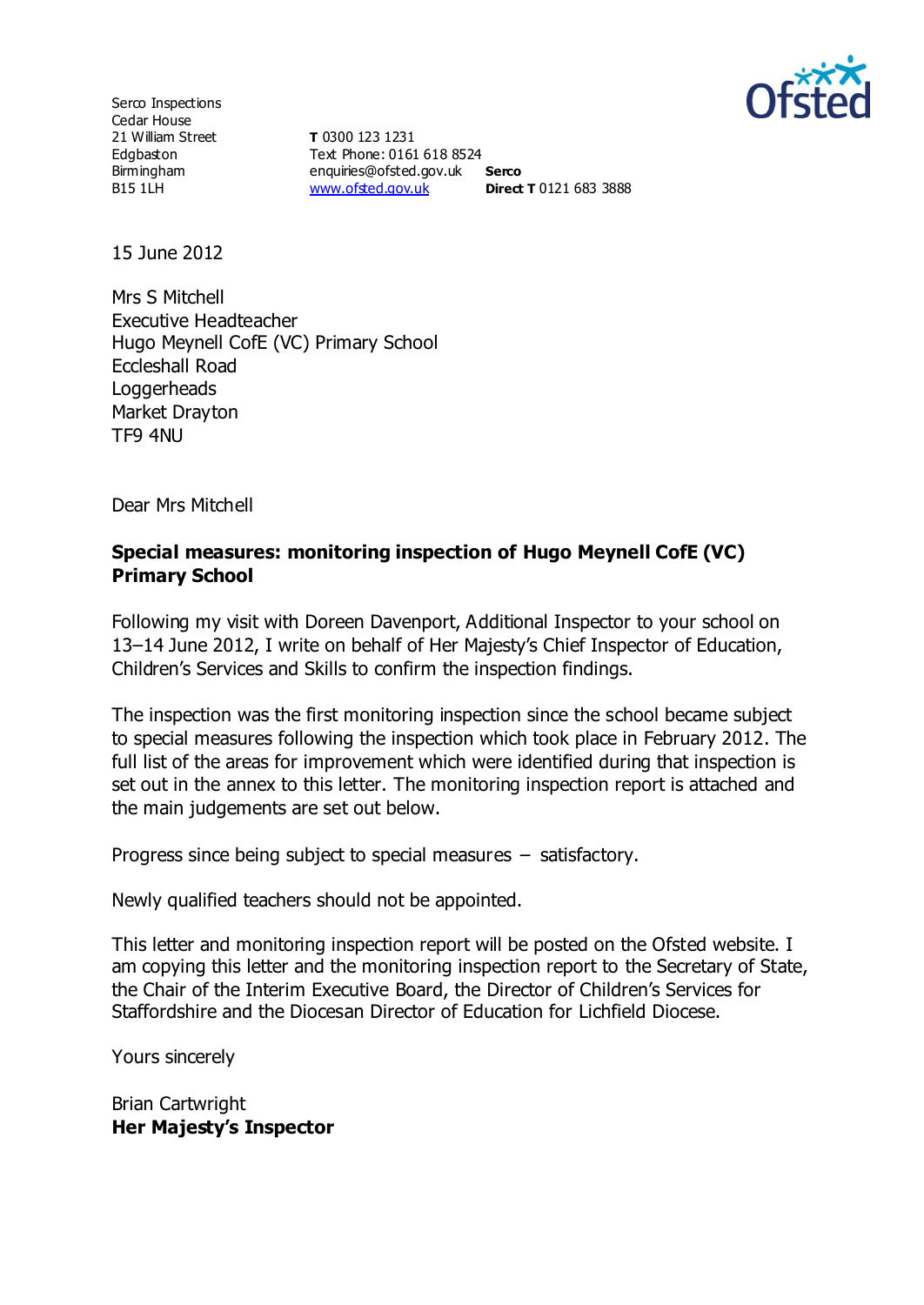

# **Annex**

## **The areas for improvement identified during the inspection which took place in February 2012.**

Make sure all pupils achieve good or better progress in their learning by:

- **EXEDENT** eliminating any inadequate teaching by December 2012
- ensuring teachers make effective use of assessment information, in order to provide work at the right level for pupils of all abilities
- ensuring teachers use a variety of strategies to encourage all pupils' active engagement throughout the lesson
- improving teachers' knowledge of teaching about the sounds letters make (phonics), guided reading and writing
- providing more opportunities for pupils to apply their writing and mathematical skills across different subjects
- giving written feedback to pupils that provides them with clear guidance on what they need to improve their work.

Improve leadership and management by:

- establishing a rigorous cycle of checking teachers' planning, work in pupils' books and the progress pupils make
- improving tracking systems to determine the progress made by each pupil from the beginning of each key stage, the start of a school year and term by term
- **EXTERGH** improving performance management processes and making staff accountable for meeting challenging performance targets in relation to the rate of pupils' progress in reading, writing and mathematics
- **EXECT** implementing a curriculum that supports the systematic development of pupils' knowledge, skills and understanding in all National Curriculum subjects
- developing the skills of all those with leadership responsibility, including the governing body, to support effective monitoring and evaluation of the school's work.

Ensure the governing body meets all statutory requirements by agreeing and regularly reviewing all statutory policies and procedures, especially those for safeguarding.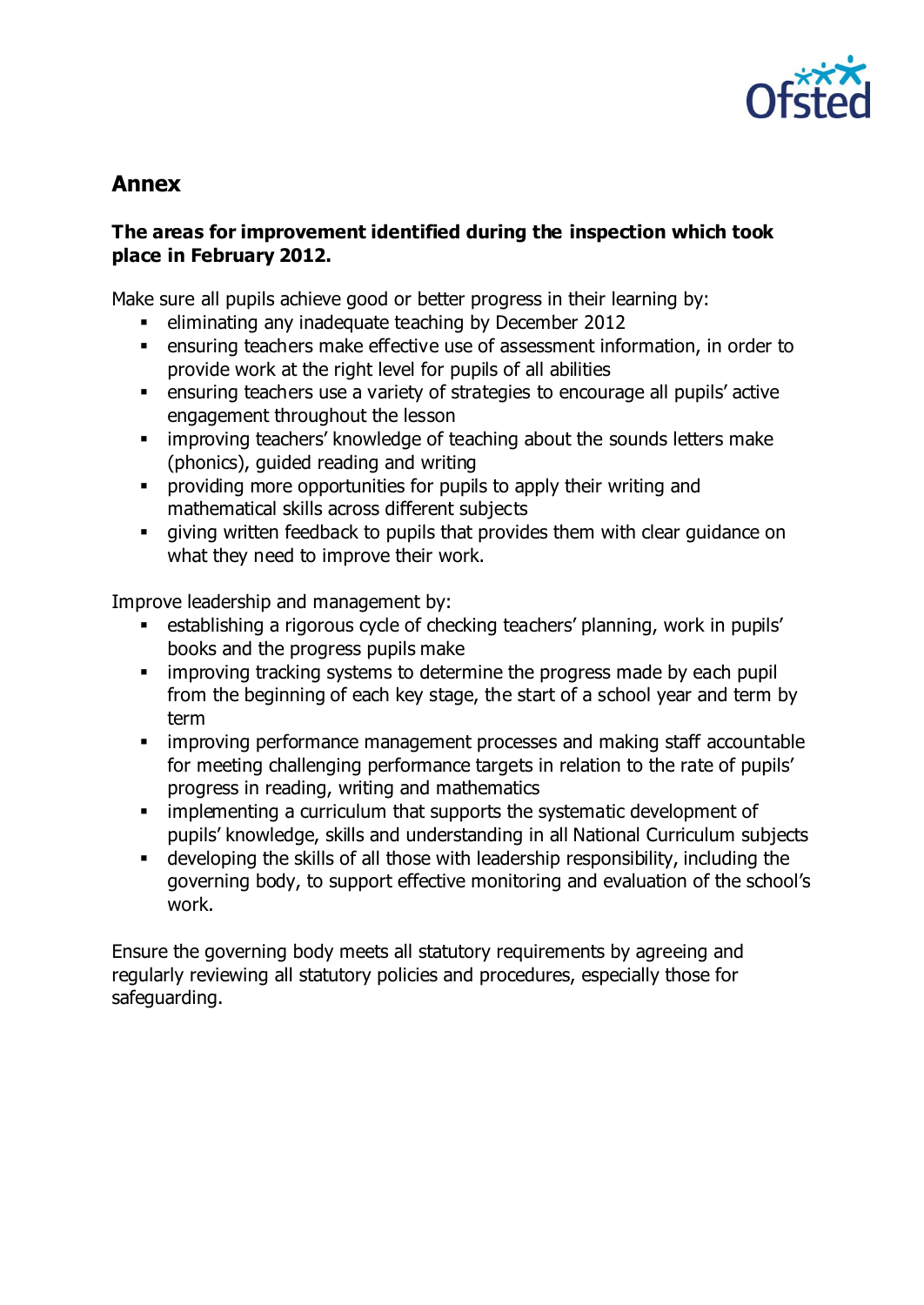

# **Special measures: monitoring of Hugo Meynell CofE (VC) Primary School**

# **Report from the first monitoring inspection on 13 and 14 June 2012**

#### **Evidence**

Inspectors observed the school's work, scrutinised documents and met with the Chair of the Interim Executive Board, the executive headteacher, a representative of the local authority, and a group of pupils.

#### **Context**

Since the inspection in February 2012, a number of substantial changes affecting governance and senior leadership have occurred, which are described in more detail in the relevant paragraph below. An Interim Executive Board took control in May 2012, together with an executive headteacher from Seabridge Primary school.

#### **Achievement of pupils at the school**

At this visit, pupils' progress in the majority of lessons was satisfactory, with some examples of good achievement, particularly in Reception and Key Stage 1. There remains a lack of challenge for more able pupils in many of the lesson seen. Pupils with disabilities and those with special educational needs were learning satisfactorily, once they could start on activities; they then received good support from both teachers and teaching assistants. Once given high quality teaching, pupils rise to the demands with joy and enthusiasm; for example, in an outstanding lesson in Years 1 and 2 focusing on learning to write in an appropriate style for 'giving information', pupils had to find out for themselves key characteristics of typical informative texts, using a few starting ideas from the teacher. The next phase required them to give instructions to the teacher on how to put on a coat; as pupils had a go, it dawned on them how precise the instructions needed to be, chuckling together as the teacher acted out their advice, literally! This approach really engaged pupils very well.

Progress since the last monitoring inspection on the areas for improvement:

 Make sure all pupils achieve good or better progress in their learning **–** satisfactory.

#### **The quality of teaching**

Almost all the 19 lessons seen were satisfactory and about half were good or better. The better lessons had tasks prepared for pupils that matched their ability and prior knowledge, and then teachers ensured pupils started individual work promptly. Teachers kept an astute focus on how well individual pupils were learning, making adjustments on a one-to-one basis as the activities progressed. This differentiation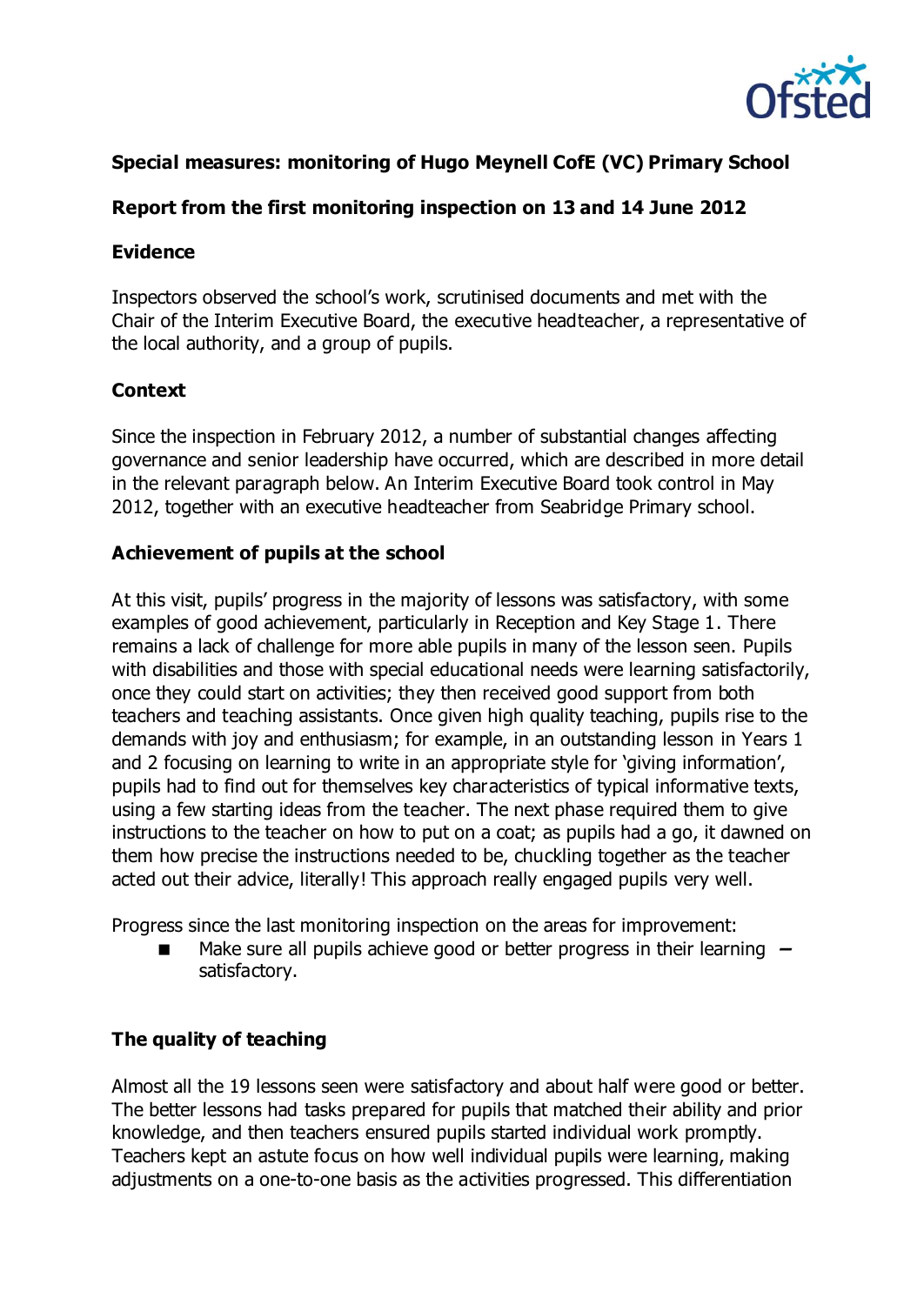

by ability was not obvious in the written planning, but was occurring very well in practice in these good lessons. All lessons included a range of stimulating materials and good ways to engage students' interest. Two of the three phonics sessions observed were better than satisfactory.

Where teaching was not so good, teachers were spending far too long in discussion with the whole class. The impact of the good stimulus of the starting activity was therefore diluted, so by the time pupils actually started the main task for themselves, they had been passively listening for some time. These whole class 'discussions', as described in teaching plans, were not effectively adapted to the very wide range of attainment indicated in the planning documentation, so most pupils could not participate fully. Teachers in these lessons were controlling the pace and challenge for everyone to the extent that pupils had little scope for independent work. There were some examples of pupils applying their writing and mathematical skills in other subjects, for example in a science lesson related to pulse rate and exercise.

Marking shows early signs of developing informative feedback to pupils. As yet, most is too vague for pupils to carry out easily, but one good example, 'Now put in the full stops using red crayon,' showed what is meant by 'next step' feedback.

Progress since the last section 5 inspection:

- Eliminating any inadequate teaching by December 2012 **–** satisfactory.
- Ensuring teachers make effective use of assessment information, in order to provide work at the right level for pupils of all abilities **–** satisfactory.
- **Ensuring teachers use a variety of strategies to encourage all pupils'** active engagement throughout the lesson **–** satisfactory.
- **IMPROVIGE 19 Improving teachers' knowledge of teaching about the sounds letters make** (phonics), guided reading and writing **–** satisfactory.
- **Providing more opportunities for pupils to apply their writing and** mathematical skills across different subjects **–** satisfactory.
- Giving written feedback to pupils that provides them with clear guidance on what they need to improve their work **–** satisfactory.

#### **Behaviour and safety of pupils**

During this visit pupils behaved well, inside and outside of the classroom, and were polite towards each other, staff and visitors. They remained patient in lessons even when having to wait to get started, and showed a lively natural inquisitiveness that the best teaching was exploiting well. In discussion, pupils recognised that lessons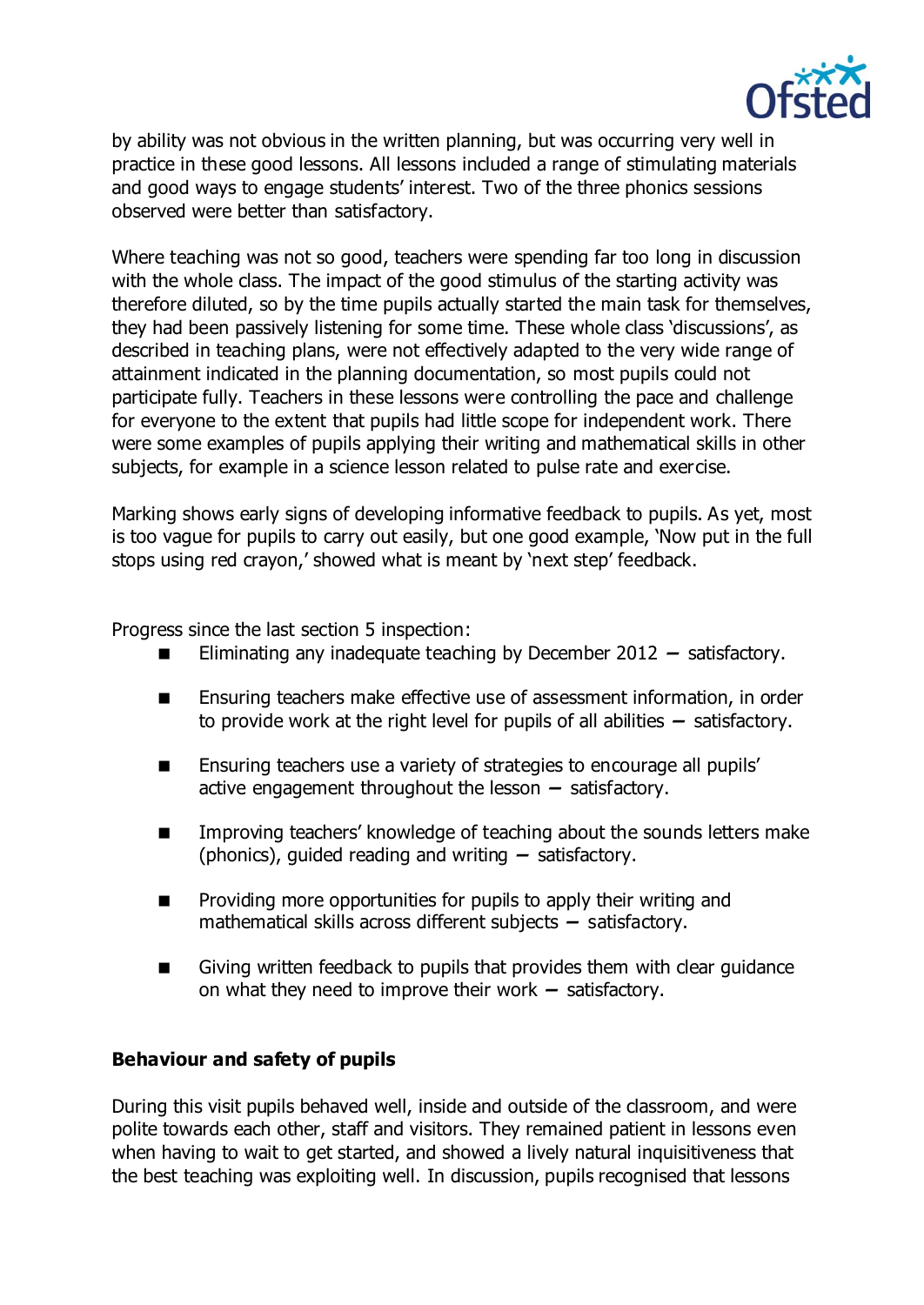

are getting better, and that the school is looking nicer inside thanks to a concerted effort to make new displays of pupils' work. They sometimes felt they did not have enough time to think about answers in the whole class discussions before someone jumped in with the correct one.

## **The quality of leadership in and management of the school**

Following the inspection in February 2012, the school, with the help of the local authority, implemented an action plan that included the secondment of an experienced headteacher from a school in the south of the county. Through effective monitoring of the impact of these arrangements, it became apparent that the identified weaknesses were not likely to be resolved quickly enough. The headteacher appointed for September 2012 withdrew. The Chair of the Governing Body resigned, with no one prepared to take on the role. Therefore, in early May 2012, the local authority took decisive action by establishing an Interim Executive Board comprising four members. They have already begun to address weaknesses in previous governance, with action to support performance management of teachers. The extent of the provisional partnership arrangement with Seabridge Primary school has increased. The Seabridge headteacher assumed executive headteacher responsibility for Hugo Meynell school, taking over from the initial arrangement.

The executive headteacher has begun the process of introducing a progress tracking system and promoting the professional development of teachers through peer observations in her own school. She has embarked on training middle managers in monitoring and evaluation, and initiated moderation of teacher assessments. A computer-based system for tracking pupil progress is being installed, although the executive headteacher is cautious about the reliability of some earlier teacher assessments of attainment, on which such a system depends. The partnership with Seabridge has led to substantial professional development opportunities for staff to observe and discuss good teaching. Already, the quality of teaching overall has improved. Robust performance management has begun with some staff, leading to informal and formal capability procedures commencing. As yet, little work has been done in curriculum review, but teachers are now trying, with some success, to make tasks more interesting.

Until the return to duty by the substantive deputy headteacher, senior leadership duties are currently being carried out by the executive headteacher and deputy headteacher of Seabridge Primary school. Policy review is pending the establishment of a long-term governing body. In practice, procedures for safeguarding children are now satisfactory.

Progress since the last section 5 inspection:

 Establishing a rigorous cycle of checking teachers' planning, work in pupils' books and the progress pupils make **–** satisfactory.